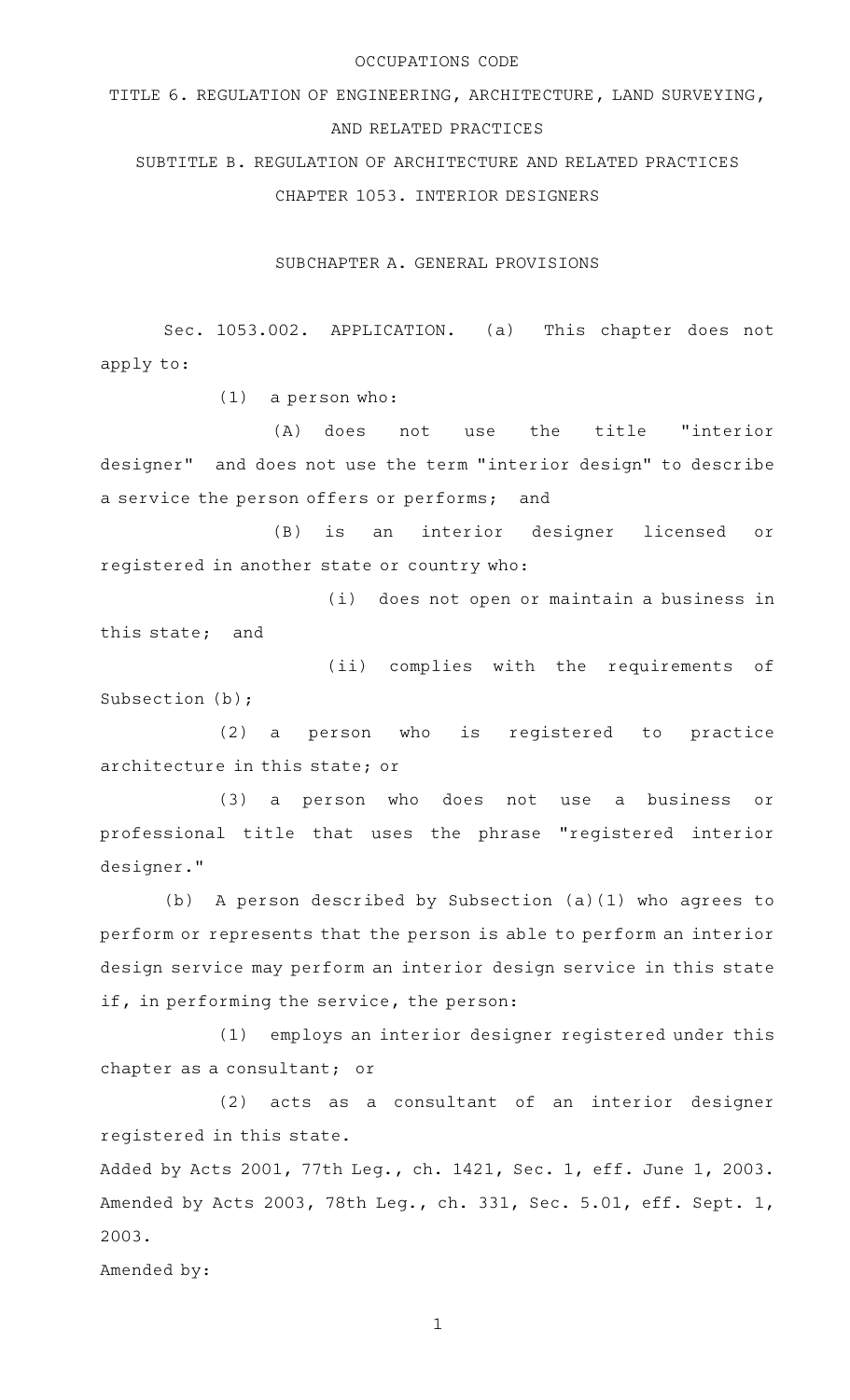Acts 2009, 81st Leg., R.S., Ch. 13 (H.B. [1484](http://www.legis.state.tx.us/tlodocs/81R/billtext/html/HB01484F.HTM)), Sec. 1, eff. May 12, 2009.

Sec. 1053.003. LIMITATION ON INTERIOR DESIGNERS. Registration under this chapter does not authorize an interior designer to:

(1) plan or design architectural interior construction;

(2) engineer a building system, including a structural, electrical, plumbing, heating, ventilating, air-conditioning, or mechanical system;

(3) engage in the practice of engineering as described in Chapter [1001](http://www.statutes.legis.state.tx.us/GetStatute.aspx?Code=OC&Value=1001); or

(4) engage in the practice of architecture as described in Chapter [1051](http://www.statutes.legis.state.tx.us/GetStatute.aspx?Code=OC&Value=1051).

Added by Acts 2001, 77th Leg., ch. 1421, Sec. 1, eff. June 1, 2003.

## SUBCHAPTER B. BOARD POWERS AND DUTIES

Sec. 1053.052. FEES. (a) The board shall set the following fees, unless otherwise set in the General Appropriations Act, in amounts that are reasonable and necessary to cover the costs of administering this chapter:

 $(1)$  a registration application fee;

- $(2)$  an annual registration renewal fee;
- (3) a reciprocal registration fee; and
- $(4)$  an examination fee.

(b) The board may set fees for the following services, unless otherwise set in the General Appropriations Act, in amounts that are reasonable and necessary to cover the costs of administering this chapter:

(1) providing a duplicate certificate of registration;

(2) providing a roster of interior designers;

(3) reinstating a revoked or suspended certificate of registration; and

(4) performing any other board action involving an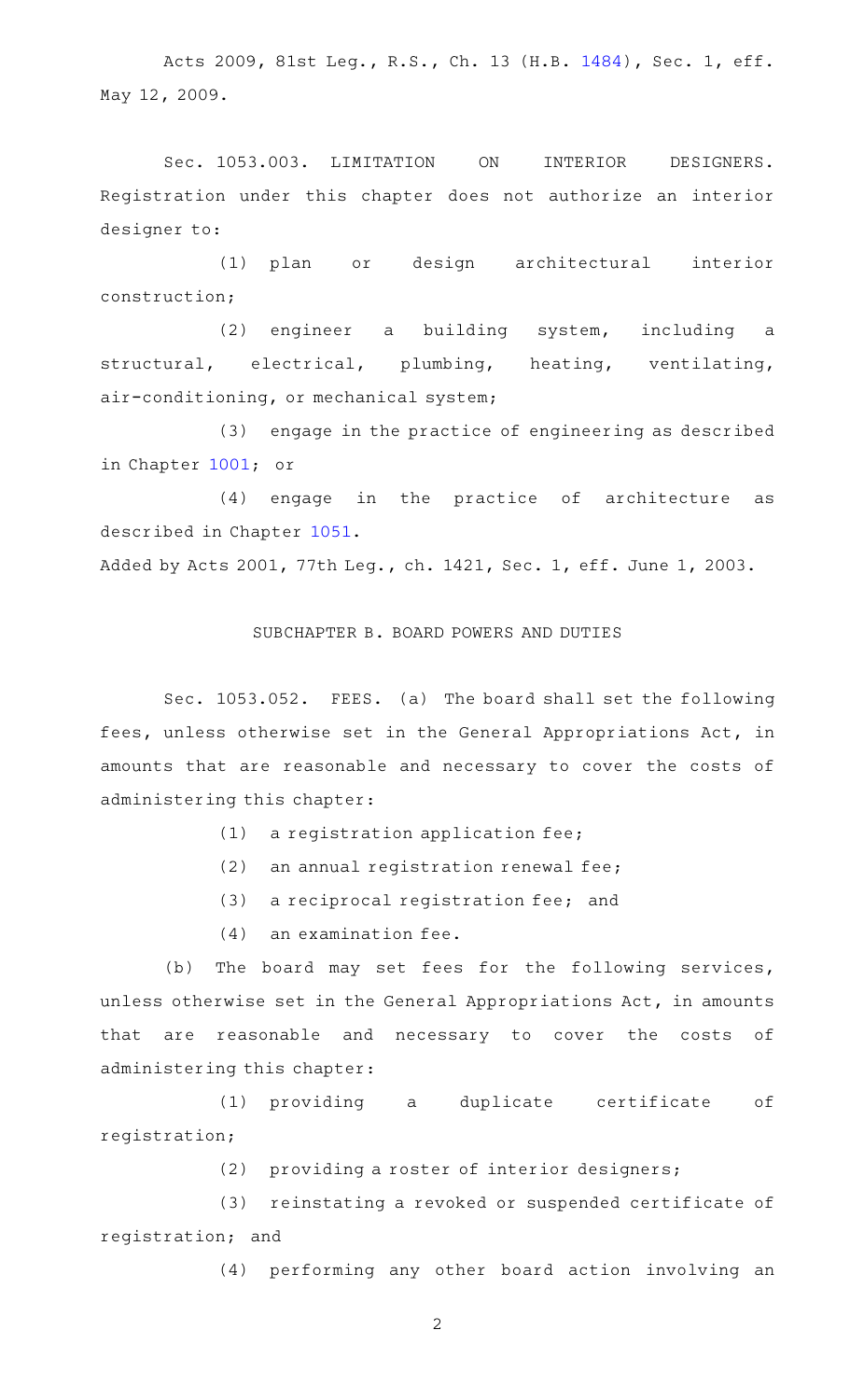administrative expense.

(c) The board may accept payment of a fee by electronic means. The board may charge a fee to process the payment made by electronic means. The board shall set the processing fee in an amount that is reasonably related to the expense incurred by the board in processing the payment made by electronic means, not to exceed five percent of the amount of the fee for which the payment is made.

(d) A fee set by the board under this section may not be used for the purpose of earning additional revenue for the board. Added by Acts 2001, 77th Leg., ch. 1421, Sec. 1, eff. June 1, 2003. Amended by Acts 2003, 78th Leg., ch. 331, Sec. 5.02, eff. Sept. 1, 2003.

Sec. 1053.053. GIFTS AND GRANTS. (a) The board may accept a gift or grant from any source to pay for any activity under this chapter.

(b) A gift or grant must be accepted in an open meeting by a majority of the board and reported in the minutes with the name of the donor and purpose of the gift or grant. Added by Acts 2001, 77th Leg., ch. 1421, Sec. 1, eff. June 1, 2003.

Sec. 1053.058. DESIGN AND APPROVAL OF INTERIOR DESIGNER'S SEAL. (a) The board shall prescribe and approve the seal to be used by an interior designer.

(b) The design of the seal must be the same as the design used by the board, except that the words "Registered Interior Designer, State of Texas" must be used instead of "Texas Board of Architectural Examiners."

Added by Acts 2003, 78th Leg., ch. 331, Sec. 5.03, eff. Sept. 1, 2003.

## SUBCHAPTER D. REGISTRATION REQUIREMENTS

Sec. 1053.151. REGISTRATION REQUIRED. A person other than an interior designer may not represent that the person is a "registered interior designer" by using that title or by using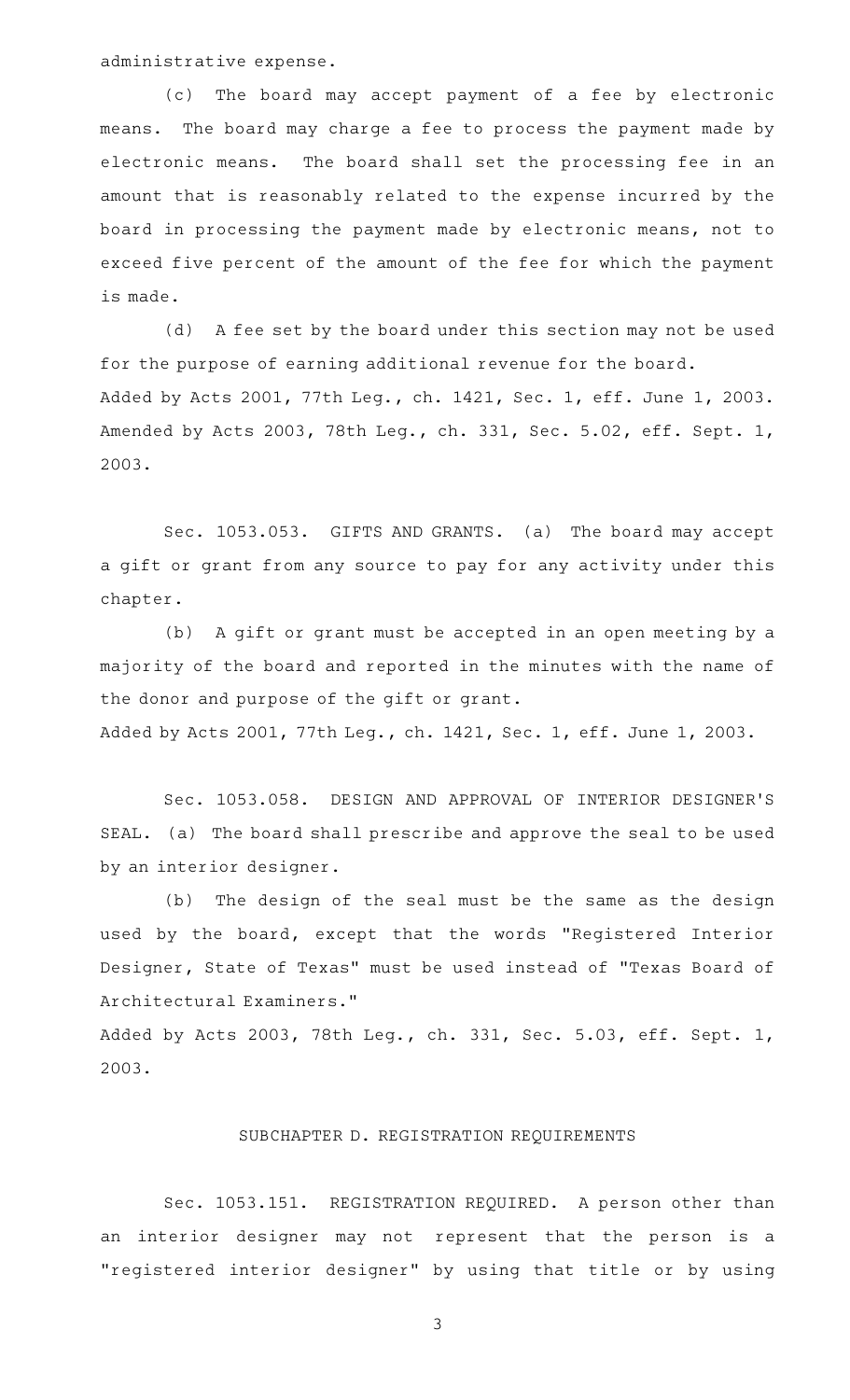words that imply that the person is a registered interior designer. Added by Acts 2001, 77th Leg., ch. 1421, Sec. 1, eff. June 1, 2003. Amended by:

Acts 2009, 81st Leg., R.S., Ch. 13 (H.B. [1484](http://www.legis.state.tx.us/tlodocs/81R/billtext/html/HB01484F.HTM)), Sec. 2, eff. May 12, 2009.

Sec. 1053.152. ELIGIBILITY REQUIREMENTS. (a) The board shall establish the qualifications for the issuance or renewal of a certificate of registration under this chapter.

(b) To be eligible for a certificate of registration, an applicant must:

(1) meet the qualifications established by the board under Subsection (a);

(2) pass the registration examination; and

(3) pay the required fees.

Added by Acts 2001, 77th Leg., ch. 1421, Sec. 1, eff. June 1, 2003.

Sec. 1053.153. APPLICATION FOR CERTIFICATE OF REGISTRATION. Each application for a certificate of registration must:

(1) be on a form prescribed and furnished by the board; and

 $(2)$  include a:

(A) verified statement of the applicant's education; and

(B) detailed summary of the applicant's interior design work experience. Added by Acts 2001, 77th Leg., ch. 1421, Sec. 1, eff. June 1, 2003.

Sec. 1053.154. EXAMINATION REQUIRED. (a) An applicant for a certificate of registration must pass the examination adopted by the board.

(b) The examination must cover subjects established by and must be graded according to board rules. The board by rule may adopt the examination of the National Council for Interior Design Qualification or a comparable examination.

(c) The board shall determine the time and place for each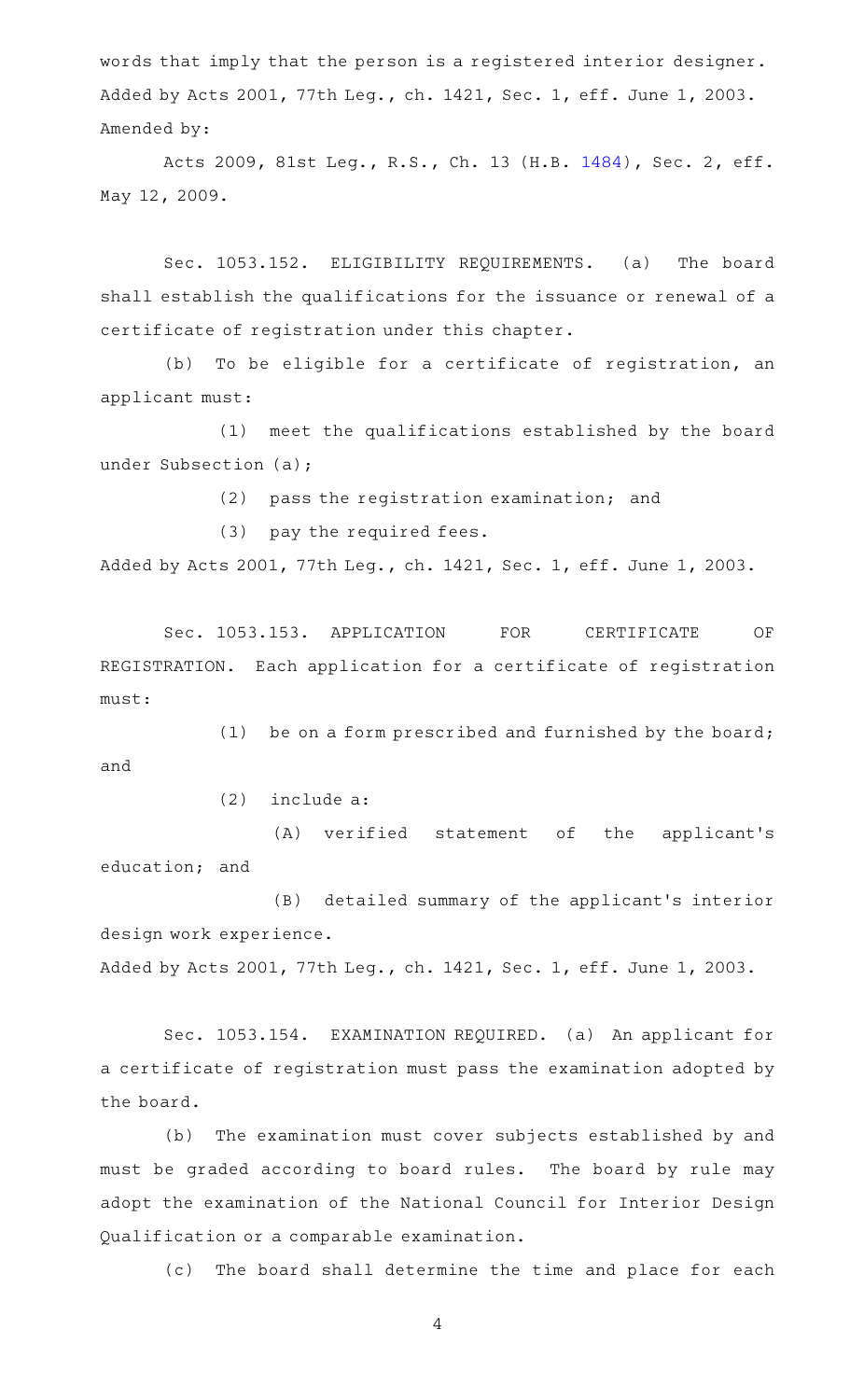examination. The examination shall be offered at least once a year. The board shall give reasonable public notice of the examination in the manner provided by board rule.

Added by Acts 2001, 77th Leg., ch. 1421, Sec. 1, eff. June 1, 2003.

Sec. 1053.155. APPLICATION FOR ADMISSION TO EXAMINATION. (a) An applicant for a certificate of registration must apply to the board, on a form prescribed by the board, for admission to the registration examination.

(b) An application for admission to the registration examination must be accompanied by evidence satisfactory to the board that the applicant has satisfied the educational and professional experience requirements for the examination adopted by the board under Section [1053.154.](http://www.statutes.legis.state.tx.us/GetStatute.aspx?Code=OC&Value=1053.154)

(c) Repealed by Acts 2017, 85th Leg., R.S., Ch. 956 (S.B. [1932](http://www.legis.state.tx.us/tlodocs/85R/billtext/html/SB01932F.HTM)), Sec. 2, eff. September 1, 2017. Added by Acts 2001, 77th Leg., ch. 1421, Sec. 1, eff. June 1, 2003. Amended by:

Acts 2017, 85th Leg., R.S., Ch. 956 (S.B. [1932](http://www.legis.state.tx.us/tlodocs/85R/billtext/html/SB01932F.HTM)), Sec. 1, eff. September 1, 2017.

Acts 2017, 85th Leg., R.S., Ch. 956 (S.B. [1932](http://www.legis.state.tx.us/tlodocs/85R/billtext/html/SB01932F.HTM)), Sec. 2, eff. September 1, 2017.

Sec. 1053.156. EMERITUS STATUS; INTERIOR DESIGNERS. (a) The board by rule shall establish a procedure by which an interior designer may place the interior designer's certificate of registration on emeritus status. The interior designer must apply for emeritus status, on a form prescribed by the board, before the interior designer 's certificate of registration expires.

(b) An interior designer is eligible for emeritus status if the interior designer:

(1) has been an interior designer for 20 years or more; and

(2) is 65 years of age or older.

(c) An interior designer whose certificate of registration is on emeritus status:

(1) may use the title "Emeritus Interior Designer" or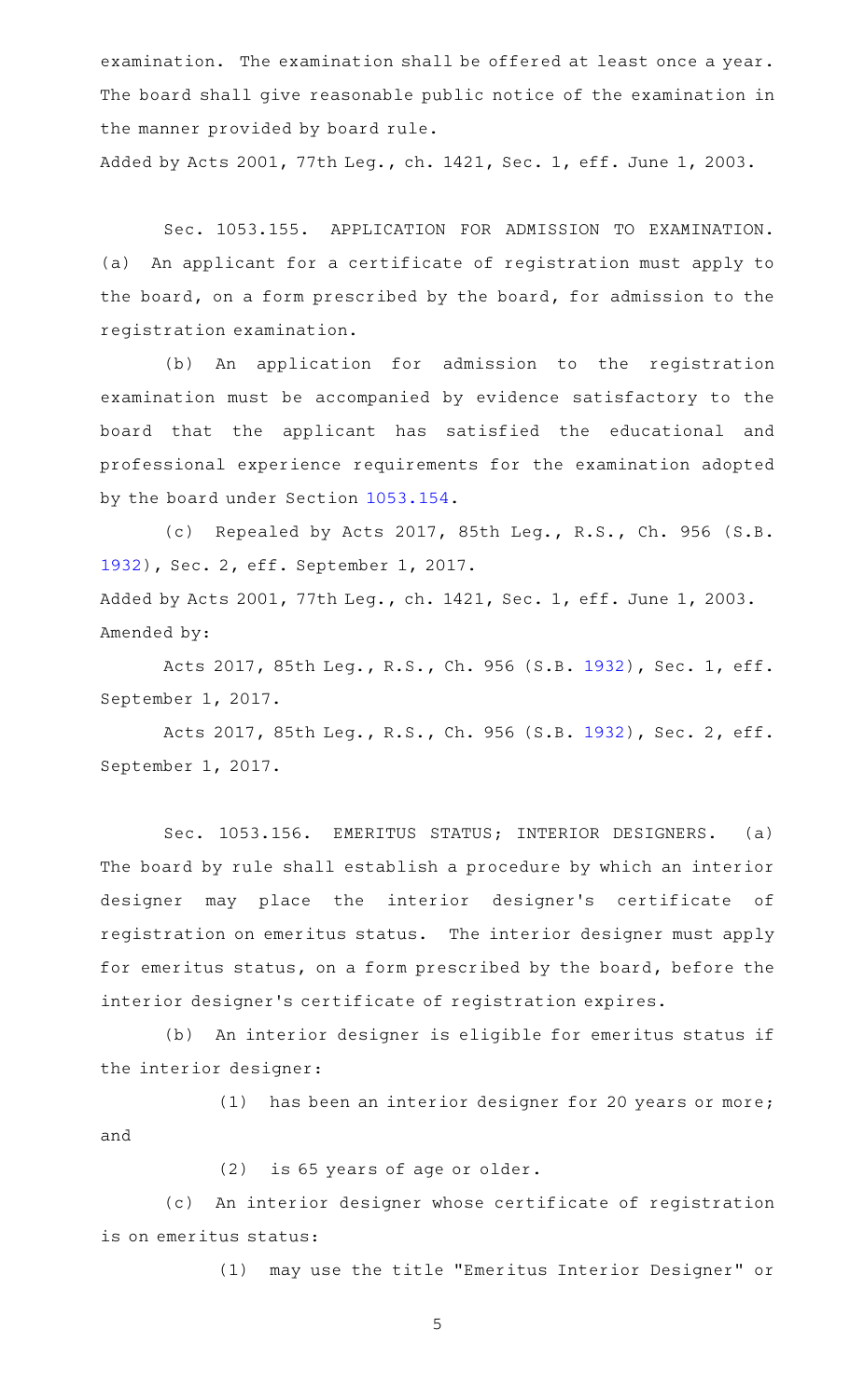"Interior Designer Emeritus";

(2) must pay a renewal fee on a date and in a manner prescribed by board rule; and

(3) is exempt from continuing education requirements under this chapter.

(d) The board shall change an interior designer's certificate of registration from emeritus status to active status if the interior designer:

 $(1)$  requests in writing that the board change the interior designer 's certificate of registration from emeritus status to active status;

(2) pays an administrative fee; and

(3) complies with education or other requirements established by board rule.

(e) The renewal fee charged under Subsection (c) may not exceed an amount reasonable and necessary to recover the costs to administer this section.

Added by Acts 2007, 80th Leg., R.S., Ch. 1360 (H.B. [2060](http://www.legis.state.tx.us/tlodocs/80R/billtext/html/HB02060F.HTM)), Sec. 11, eff. September 1, 2007.

Sec. 1053.159. ISSUANCE OF CERTIFICATE. The board shall issue a certificate of registration to an applicant who presents satisfactory evidence that the applicant complies with all registration requirements under this chapter and under board rules. Added by Acts 2001, 77th Leg., ch. 1421, Sec. 1, eff. June 1, 2003.

Sec. 1053.160. USE OF INTERIOR DESIGNER'S SEAL. (a) An interior designer shall maintain a seal described by Section [1053.058](http://www.statutes.legis.state.tx.us/GetStatute.aspx?Code=OC&Value=1053.058) and shall stamp or impress the seal on each drawing or specification issued from the interior designer 's office for use in this state.

(b) A person may not use or attempt to use an interior designer 's seal, a similar seal, or a replica of the seal unless the use is by or through an interior designer.

(c) An interior designer may not permit a person who is not an interior designer to use the interior designer 's seal without the interior designer 's personal supervision.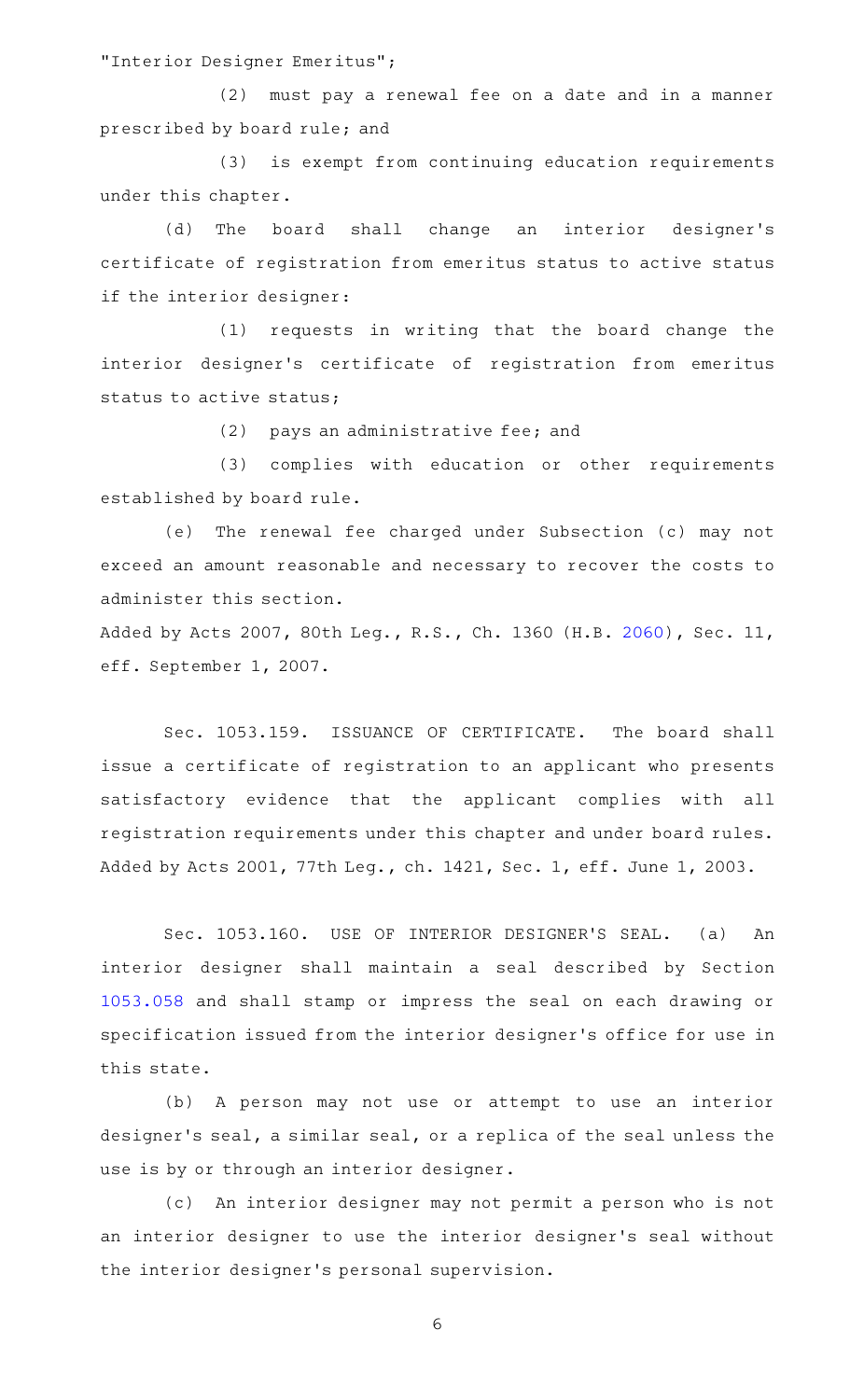(d) A person may not present or attempt to use as the person 's own the seal of another person.

Added by Acts 2001, 77th Leg., ch. 1421, Sec. 1, eff. June 1, 2003. Amended by Acts 2003, 78th Leg., ch. 331, Sec. 5.04, eff. Sept. 1, 2003.

SUBCHAPTER F. PROHIBITED PRACTICES AND DISCIPLINARY PROCEDURES

Sec. 1053.251. DISCIPLINARY POWERS OF BOARD. (a) On a determination that a ground for disciplinary action exists under Section [1053.252](http://www.statutes.legis.state.tx.us/GetStatute.aspx?Code=OC&Value=1053.252), the board shall:

(1) revoke, suspend, or refuse to renew a certification of registration;

(2) reprimand a certificate holder; or

(3) impose an administrative penalty on a certificate holder under Subchapter I, Chapter [1051.](http://www.statutes.legis.state.tx.us/GetStatute.aspx?Code=OC&Value=1051)

(b) The board may place on probation a person whose certificate of registration is suspended. If the suspension is probated, the board may require the person to:

(1) report regularly to the board on matters that are the basis of the probation;

(2) limit practice to the areas prescribed by the board; or

(3) continue or review professional education until the person attains a degree of skill satisfactory to the board in those areas that are the basis of the probation.

(c) On a determination that a ground for disciplinary action exists under Section [1053.252](http://www.statutes.legis.state.tx.us/GetStatute.aspx?Code=OC&Value=1053.252), the board shall deny registration of an applicant.

Added by Acts 2001, 77th Leg., ch. 1421, Sec. 1, eff. June 1, 2003. Amended by Acts 2003, 78th Leg., ch. 331, Sec. 5.05, eff. Sept. 1, 2003.

## Amended by:

Acts 2019, 86th Leg., R.S., Ch. 1144 (H.B. [2847\)](http://www.legis.state.tx.us/tlodocs/86R/billtext/html/HB02847F.HTM), Sec. 13.002, eff. September 1, 2019.

Sec. 1053.252. GROUNDS FOR DISCIPLINARY ACTION. A person